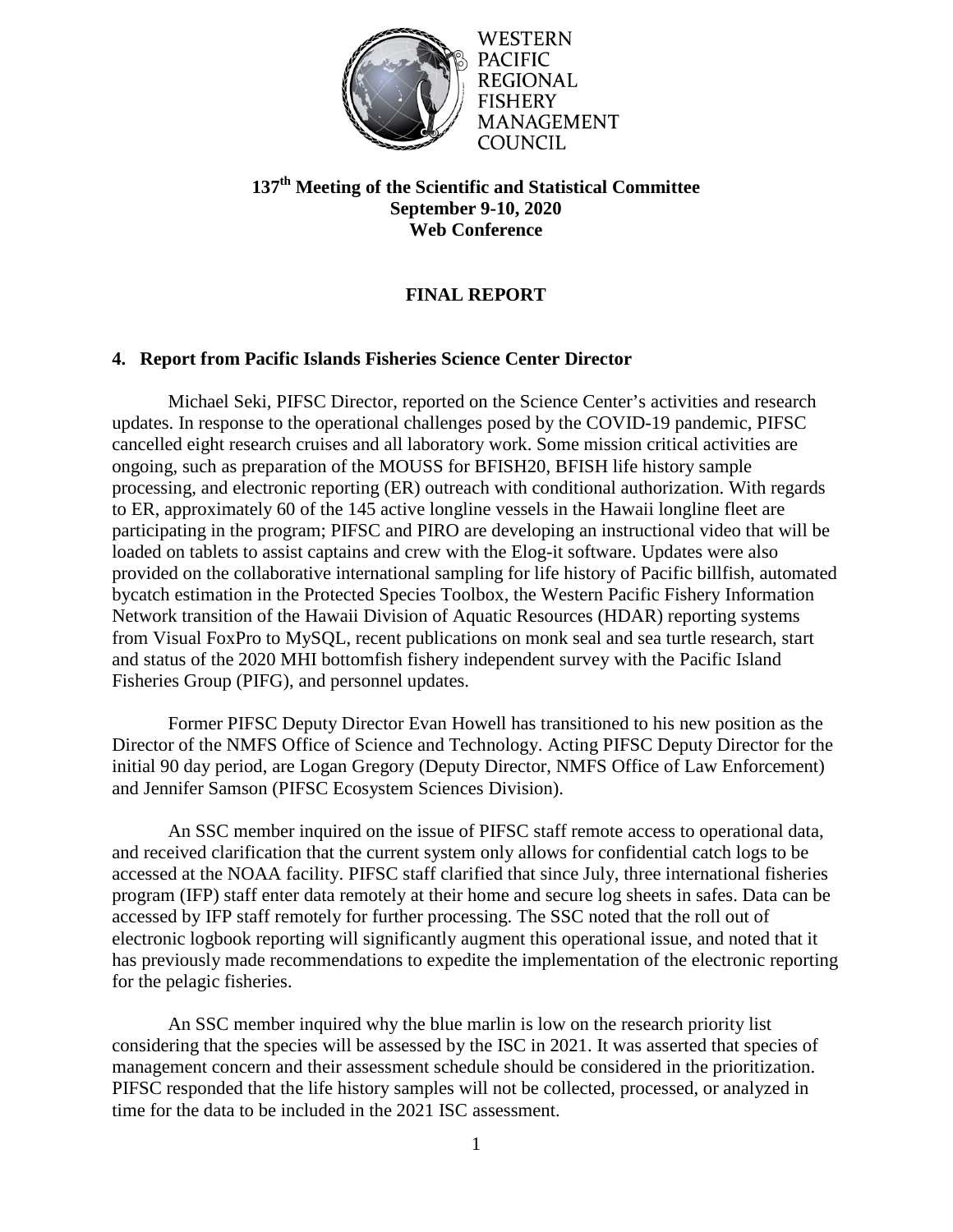#### **5. Program Planning and Research A. Interagency US Seafood Trade Task Force**

Council staff presented the Council's effort to engage the federal government in the creation of the Interagency US Seafood Trade Task Force. The Seafood Trade Task Force was created through the Presidential Executive Order on Promoting American Seafood Competitiveness and Economic Growth, issued on May 7, 2020. This Task Force is to develop a strategy that includes supporting "fair market access for United States seafood products." The Council at its June 2020 meeting requested that the Seafood Trade Task Force evaluate all impacts of foreign-sourced fishery products on domestic fisheries and markets. The evaluation should include foreign-sourced fishery products, specific to Hawaii and Guam, with known seafood safety concerns such as carbon-monoxide gassed tuna. The issue is even more critical for US Pacific Islands, such as Hawaii or Guam, where 'cheaper' tuna and tuna-like products are harvested by fisheries that do not meet typical US fishery standards and often preserve the product by gassing the product with carbon monoxide. This process creates an illusion of product freshness and can create deleterious health risks to the unsuspecting general public. The Council also requested that the Seafood Trade Task Force include representatives of the Council Coordinating Committee (CCC) in its activities.

In July, the Interagency Seafood Trade Task Force issued a "Request for Information" from interested parties to make public comment on ways to achieve the stated objectives of the Task Force, which are: improving access to foreign markets for US seafood exports through trade policy and negotiations; resolving technical barriers to US seafood exports; and otherwise supporting fair market access for US seafood products. The Task Force is to be Co-Chaired by NOAA International Fisheries and the Office of the United States Trade Representative. The Council responded to the request by providing a statement that in order for US fisheries to reach the stated objectives and mitigate the growing US 'seafood trade deficit', US fisheries need to be operating at capacity and not be limited in production due to spatial closures that may not be beneficial to the resource, administrative delays, or international quotas that are below levels commensurate to fishing capacity. The Council noted that US production and supply wanes or faces limitations, it is supplanted by far less sustainable foreign sources to meet market demand. Many of these foreign seafood sources lack sufficient monitoring practices, conservation measures, and regulatory compliance in comparison to US fisheries.

#### **B. Report on the Council Response to President Trump's Executive Order 13921 and 13924**

Council staff reported on the draft Council response to President Trump's Executive Order 13921 that promotes American seafood competitiveness and economic growth and 13924 on regulatory relief to support economic recovery from the COVID pandemic. At its 136th meeting, the SSC formed a subgroup to review the preliminary list of regulations, guidance, order, and other similar agency actions. The subgroup met on July 17 and discussed the member's comments on the draft document. The subgroup suggested that much of the protected species issues could be consolidated and all issues could be categorized into major themes such as (1) expanding fishing areas, (2) expanding market/economics, and (3) management streamlining. The report includes a list of 16 ranked priority actions with six of the priorities under the Magnuson-Stevens Act, four under Endangered Species Act, three under Marine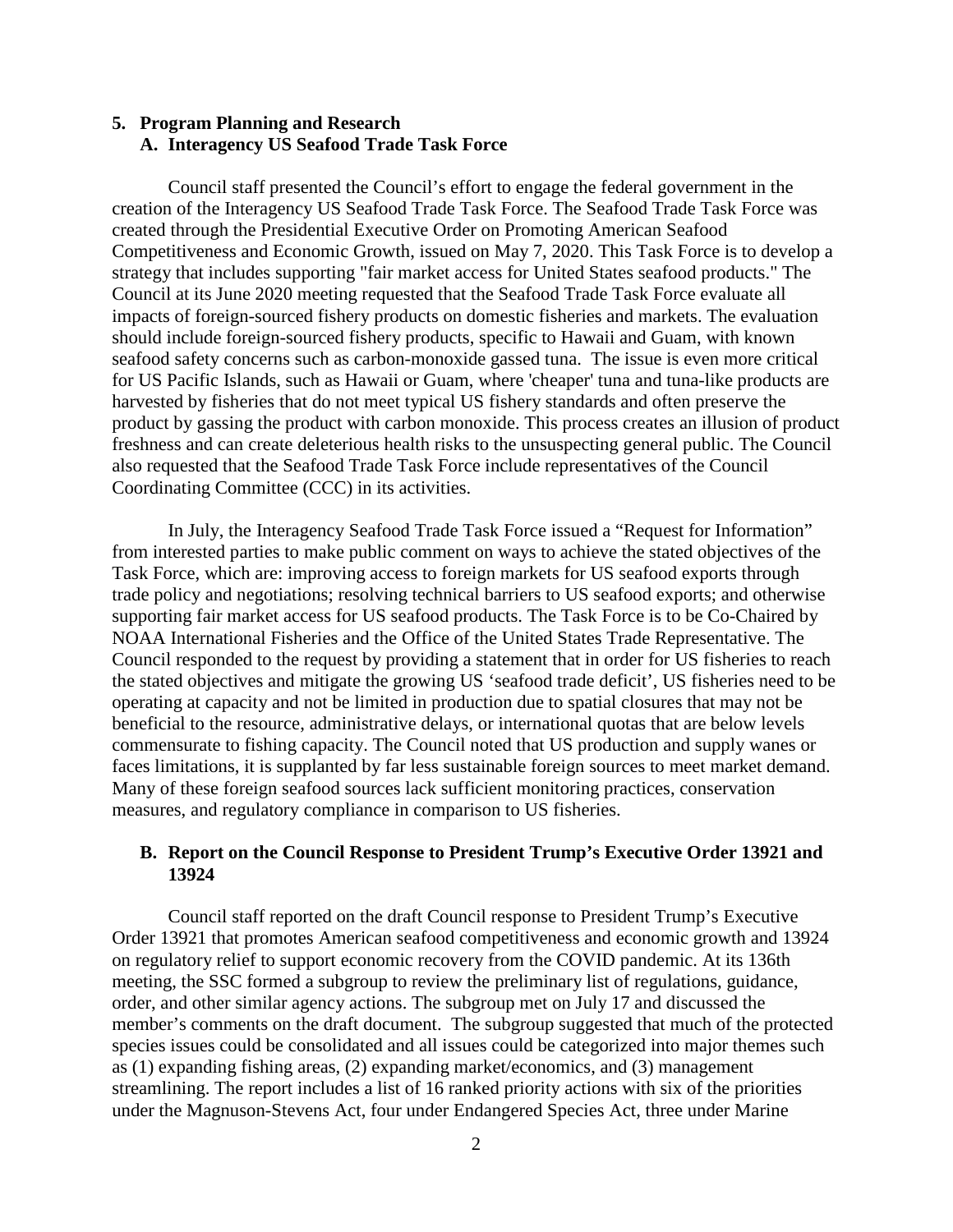Mammal Protection Act, and three under other statutes. The document was strengthened by framing the statements utilizing the keywords found in the executive order on how the regulation creates a burden on domestic fishing and how the recommended actions would increase fishery productivity and promote seafood competitiveness. The draft document underwent a series of reviews by the Council Executive Committee, PIRO-Sustainable Fisheries Division, PIFSC-Director Office, other federal partners, and the Western Pacific fishing industry partners. Council staff presented the burden on domestic fishing, the recommended action, and the proposal for initiating the action for all 16 priorities.

An SSC member asked for clarity on these recommendations since they are primarily policy related. However, although a sub-group worked on these recommendations, no formal action or approval was requested from the SSC.

#### **C. Development of a Council Policy on Offshore Energy**

Council staff presented on the draft Council policy on offshore energy. At the May 2020 CCC Meeting, the Councils discussed issues and concerns regarding offshore wind development projects. At the Council's 182nd meeting in June 2020, the Council directed staff to draft a Council Offshore Wind policy that considered the following concerns: (1) the potential area closure around the offshore wind area will take away fishing grounds; (2) the wind turbines will act as fish aggregating devices that will affect the annual migration patterns of yellowfin tuna; (3) schools of juvenile fish around these turbines attract seabirds and may interact with protected species; and (4) the undersea cables from these offshore wind farms will impact the bottom substrate further compromising the benthic habitats. Council staff drafted an offshore energy policy for the Western Pacific Region that addresses these issues. The draft policy describes various best practices for offshore energy development as it relates to fisheries activities. Comments were received from various partners and stakeholders.

The SSC asked about how a reimbursement fund would be created to compensate fishermen for loss of income. Clarity is needed on how this would be implemented.

The SSC inquired about policies or protocols in responding to 1) system or structure failures due to typhoons or other disasters and 2) the decommissioning of structures. The Bureau of Ocean Energy Management (BOEM) may have existing requirements for examination and input.

#### **The SSC recommended that when studies are being conducted, research should be done in coordination with the Council and the state or territory. Studies should examine the impact across different species that would interact with the floating wind turbines in a manner similar to FADs.**

The SSC asked about the location of the proposed wind farm. The location is south of Oahu between Ewa Beach and Penguin Banks<sup>[1](#page-2-0)</sup>.

<span id="page-2-0"></span> <sup>1</sup> https://www.boem.gov/sites/default/files/renewable-energy-program/State-Activities/Hawaii/UPDATED-FINAL-MAPProgression-Portrait-%283-9-16%29.pdf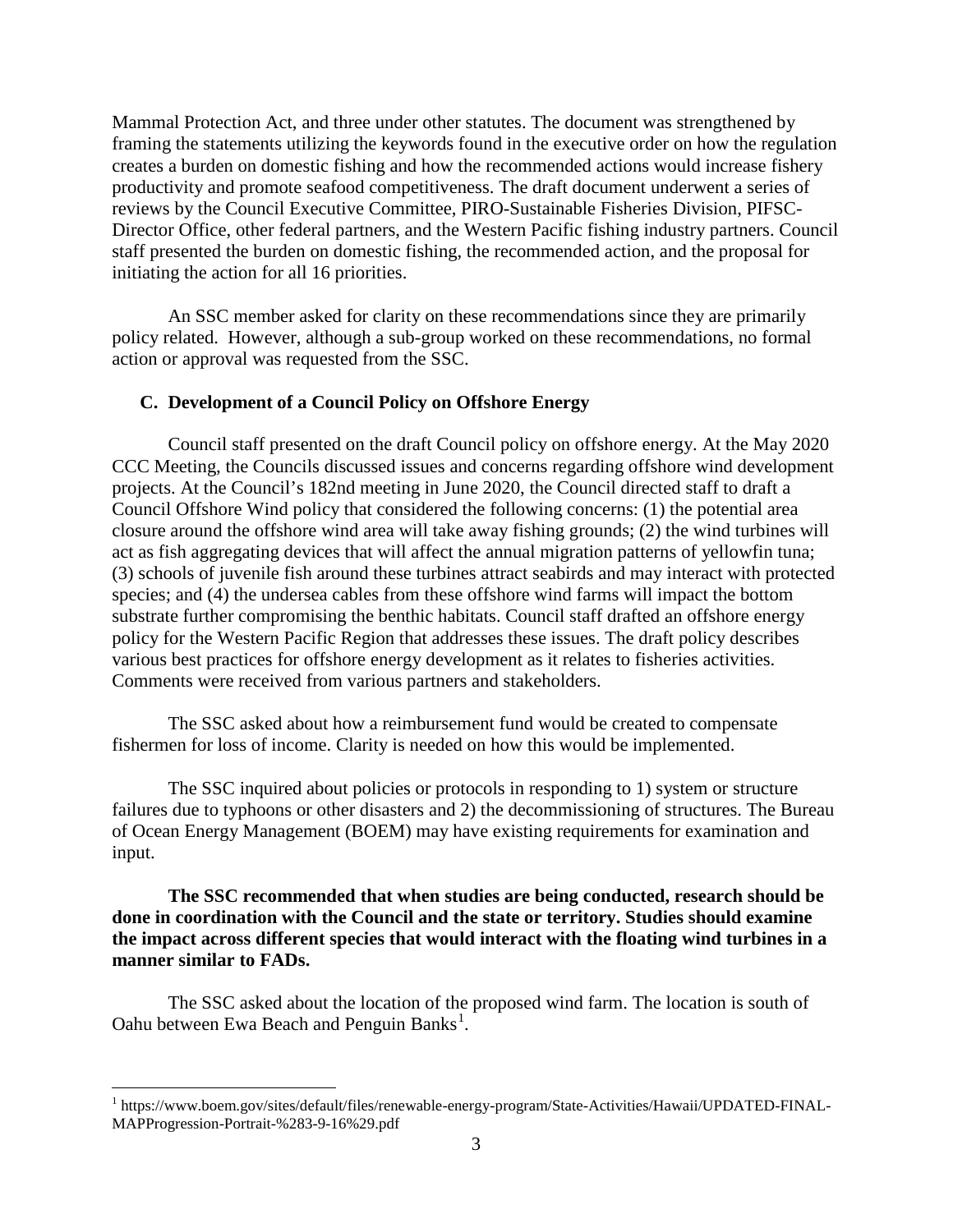#### **D. Public Comment**

Ted Peck, Progression Energy, described a proposed wind farm that would be 12 miles offshore of Oahu with the location TBD. There would be 1-1.5 mile spacing between floating windmills with no exclusion zone between floats. There would be 3-4 dozen turbines that are basically anchored "vessels", not fixed structures.

Ed Watamura stated that ahi during summer run exhibit a noticeable migration pattern observed by fishermen which travels from Kauai to Oahu and further down the island chain through time. Would the ahi migrational pattern be affected by offshore wind farms?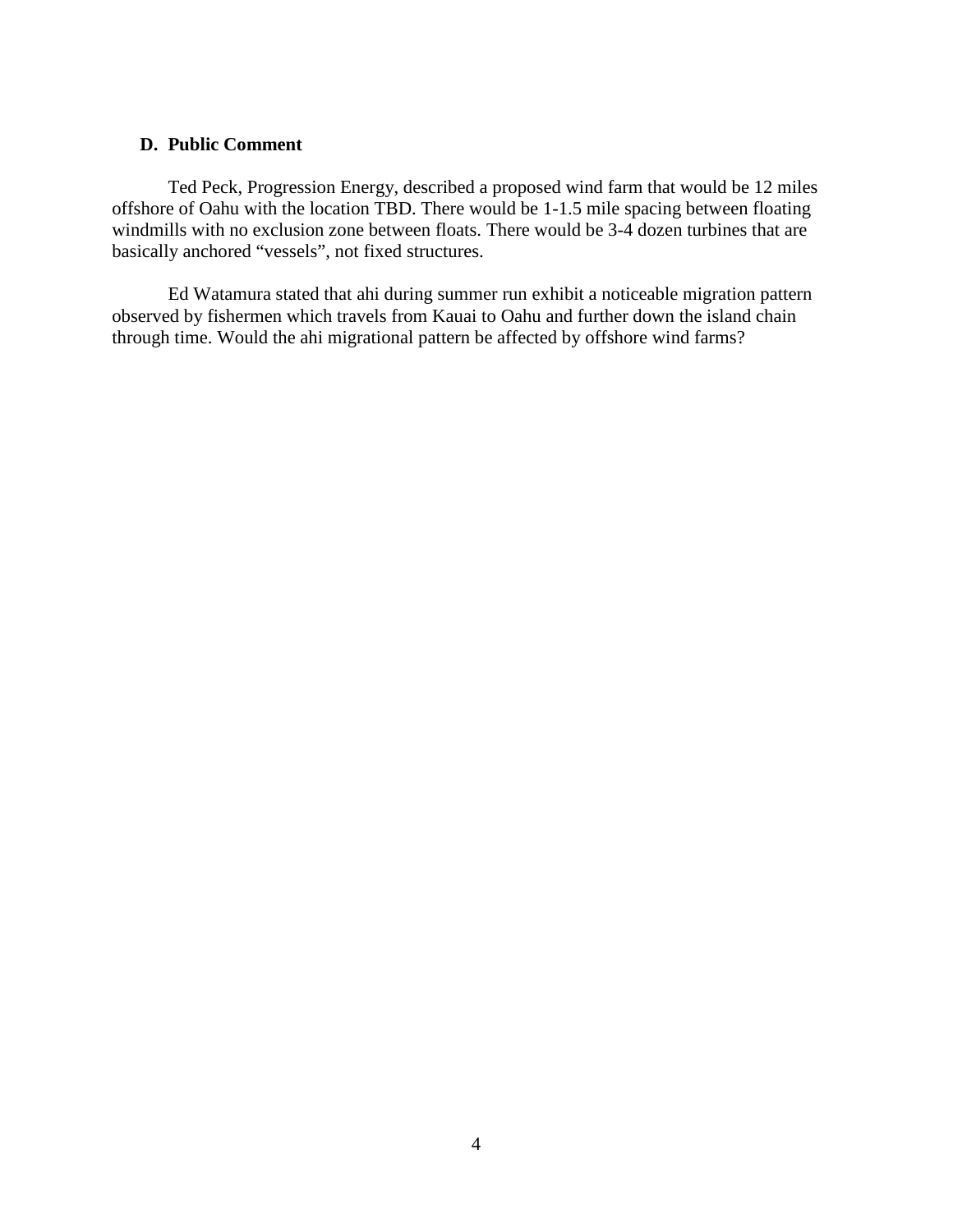#### **6. Island Fisheries**

#### **A. Main Hawaiian Island (MHI)** *Aprion virescens* **(uku) Fishery Report on the P\* and SEEM Analysis**

SSC member Jason Helyer, Chair of the P\* and SEEM Working Group, presented the results of the P\* and SEEM Analyses that quantified the scientific and management uncertainties, respectively. The assessment information dimension contributed a small reduction of 0.7 percent because the 2020 benchmark assessment utilized numerous data sources including species specific life history information, fishery dependent commercial and non-commercial catch data, and fishery independent source of biomass and mean length data for uku. A 2.5 percent reduction was scored for the assessment information dimension attributed to the main source of uncertainty being available reproduction and environmental information used in the assessment. This is to allow more improvement in the model. No reduction score was given to the stock status dimension because the stock is not overfishing and overfishing is not occurring. The PIFSC Life History Program provided the scores for the productivity attributes while the fishermen provided the scores for the susceptibility attributes. The average productivity attribute score was 5.7 percent while the susceptibility attribute score was 2.7 percent. The average score for the productivity and susceptibility dimension is a 4.2 percent reduction. Adding all the reduction scores from all four dimensions resulted in an overall reduction of 7 percent from the 50 percent risk of overfishing (overfishing limit). The acceptable biological catch (ABC) that accounts for the scientific uncertainties is at 43 percent risk with a corresponding harvest level of 297,624 pounds.

The SEEM working group utilized a scoring system ranging from 0-10 for each member and the final dimension score was an average of the member scores. The social dimension was a 1 percent reduction to accounting for the growing non-commercial fishery. Uku is not a culturally important deepwater snapper like onaga or opakapaka. A reduction score of 0.9 was given to economic dimension acknowledging that this is an economically important species by weight and is a substitute species for ahi when its not biting. No reduction scores were given to the ecological dimension. The management uncertainty reduction scores originated mostly from the monitoring (-2.1%) and the management (-3%) of the uku fishery. The monitoring reduction scores were mostly from the high variability in the HMRFS data and the monthly level reporting from the Fisher Reporting System. The reduction scores from the management sub-dimension were from the lack of mechanism to close state waters should the ACL is projected to be reached.

The working groups also discussed the potential allocation of the ACL/ACT for the commercial and non-commercial fisheries. The working group reached consensus that allocating the ACL/ACT would create division between the two fisheries sector, place unnecessary burden on the commercial fishery while the non-commercial sectors will remain unmanaged, and the monitoring method to track catch for each sector is not adequate to meet the near-real time standards for an in-season accountability measure.

SSC members noted the lack of input from non-commercial fishers in the P\* and SEEM processes and discussed the need to improve engagement with the non-commercial fishing community. There was also discussion about considering the long-term yield implications associated with different quota levels, such as for a stock that is underutilized. Regarding the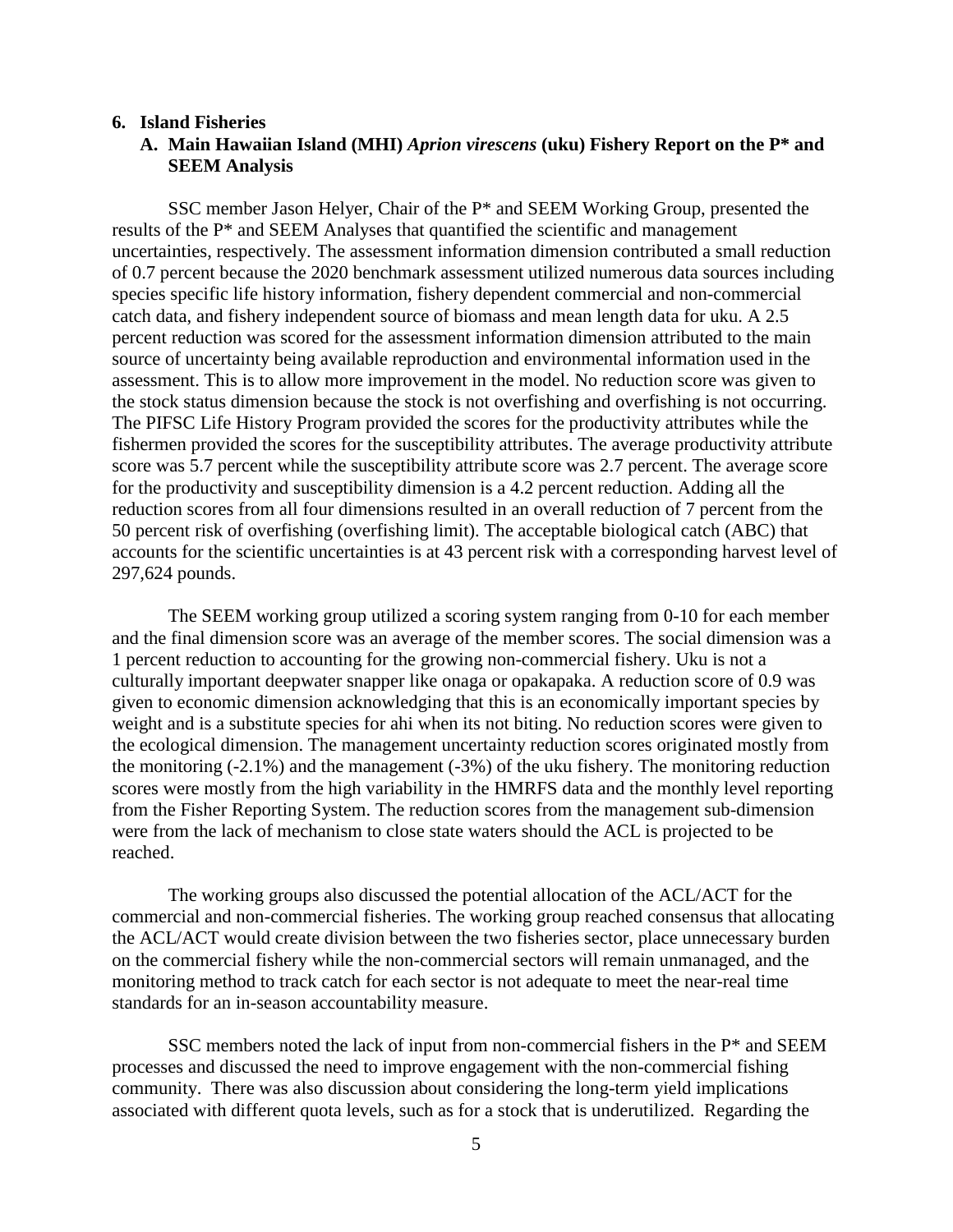SEEM score, it was noted that this is one of the first SEEM processes to result in recommended ACL reductions due to social and economic considerations.

The SSC thanked Helyer for his presentation.

#### **B. Setting Acceptable Biological Catch for fishing year 2022-2025 (Action Item)**

Council staff presented the options for the SSC to consider in setting the ABC for the main Hawaiian Islands uku fishery for fishing year 2022 to 2025. The option are based on the P\* Analysis conducted on July 21, 2020. Alternative 1 is no action where the SSC will not set the ABC for fishing year 2022 to 2025. This will not be compliant with the requirements of Magnuson-Stevens Act, National Standard 1 and the Hawaii Fishery Ecosystem Plan that requires the specification of ACL. Allowing the uku fishery to be unmanaged is expected not to have adverse impacts on the target stock because the historical catch was shown to be below the overfishing limit in the benchmark assessment. Alternative 2 is status quo where the current ABC of  $127,205$  $127,205$  $127,205$  pounds<sup>2</sup> will be rolled over for fishing year 2022 to 2025. This alternative is complaint with the ACL specification requirements but not National Standard 2 where it does not utilize the best scientific information available<sup>[3](#page-5-1)</sup>. This alternative will not have an adverse effect on the target stock because the three year average of the recent catch is below the current ACL and ABC. Alternative 3 utilizes the most recent assessment and is based on the most recent P\* analysis that sets the ABC at 43 percent risk of overfishing with a corresponding catch at 135 mt (297,624 pounds). This alternative will not cause an adverse effect on the target stock because the recent commercial catches are below the commercial component of this ABC at 51 percent of the total catch.

Three alternatives were presented for the accountability measures (AMs). Alternative 1 is to split the annual catch limit (ACL) or annual catch target (ACT) between the commercial and non-commercial sector and apply an in-season AM where catches from both sectors are tracked through the Fisher Reporting System (FRS) and Hawaii Marine Recreational Fishing Survey (HMRFS), respectively. Should the ACL/ACT be reached then the fishery in federal waters will close. However, the monthly level reporting for FRS and the two-month wave for HMRFS limits the ability to track the catch in near-real-time. The State of Hawaii also has no fishery management plan or regulations in place to close the commercial and non-commercial fisheries within 0-3 nm if the ACL/ACT is projected to be reached. Alternative 2 applies the in-season AM to the commercial fisheries only. It has the same issues as Alternative 1 except that there is a disproportionate management burden on the commercial fisheries only. Alternative 3 is a postseason AM where the catch at the end of the fishing year will be tallied and compared to the ACL/ACT. The commercial catch will use a 3 year average while the non-commercial catch will utilize a 5 year average due to the large variability in the annual catch estimates. Should the total average catch exceeds the ACT there will be no overage adjustment. If the total average catch exceed the ACL, the following ACL will be reduced by the amount of the overage and the ACT will be lowered accordingly.

<span id="page-5-0"></span> $^{2}$  Nadon, M. O. 2017. Stock assessment of the coral reef fishes of Hawaii, 2016. U.S. Dep. Commer., NOAA Tech. Memo., NOAA-TM-NMFS-PIFSC-60, 212 p.

<span id="page-5-1"></span><sup>&</sup>lt;sup>3</sup> Nadon MO, Sculley M, Carvalho F. 2020. Stock assessment of uku (Aprion virescens) in Hawaii, 2020. U.S. Dept. of Commerce, NOAA Technical Memorandum NOAA-TM-NMFS-PIFSC-100, 120 p. doi:10.25923/57nb-8138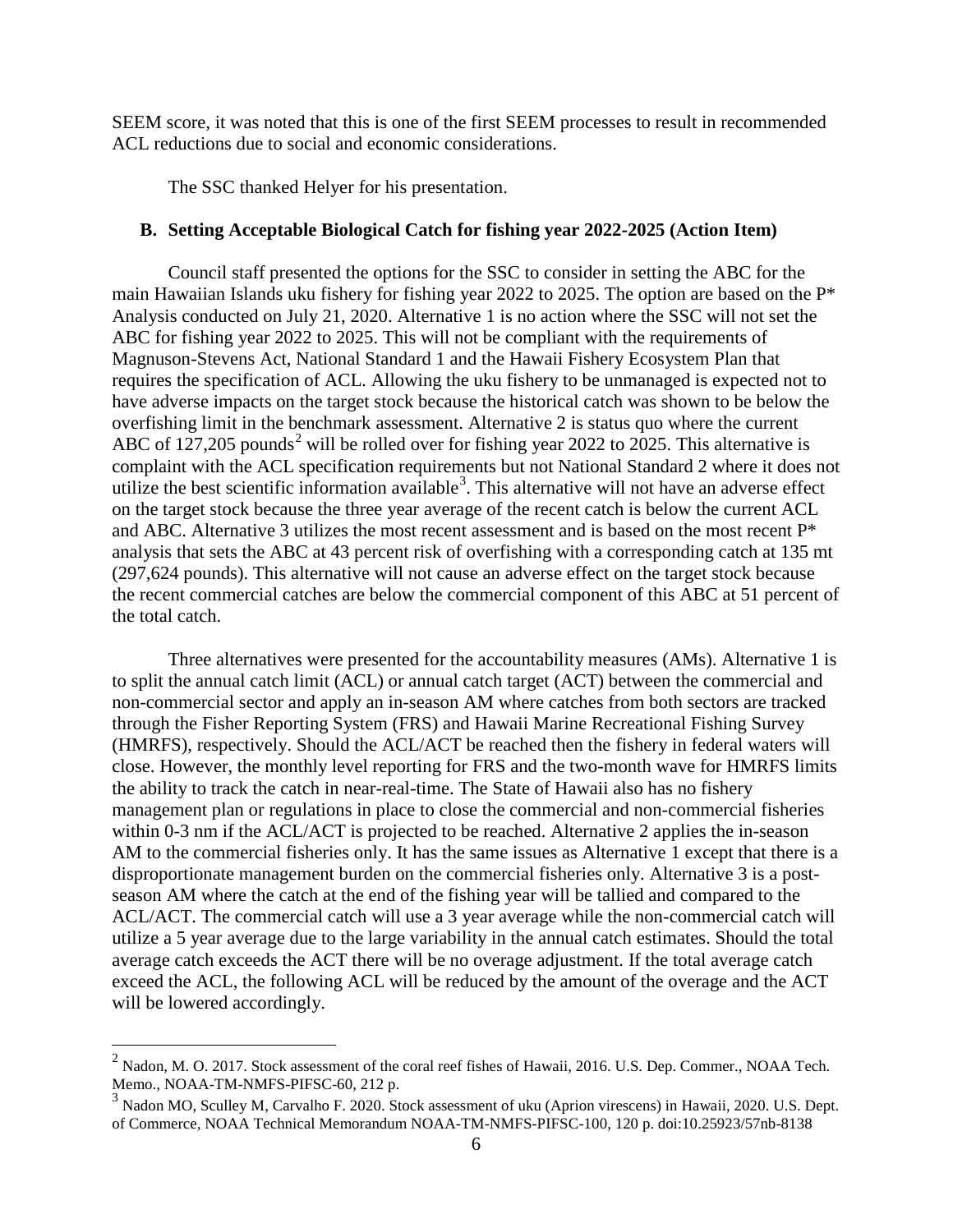The SSC discussed concerns regarding the quality and variability of the HMRFS data. The large variability in the HMRFS data on an annual level will likely be exacerbated on a finer 2-month wave and would be compounded by issues related to the survey design and data expansion algorithms. Thus, HMRFS data are not suitable for in-season tracking for the noncommercial uku fishery. Further, the SSC discussed the allocation of ACLs between the commercial and non-commercial sectors. An SSC member reiterated a previous SSC recommendation that the HMRFS data should not be used for management purposes (including allocation). SSC members also noted that although the commercial fishery could be tracked on a monthly level, the commercial and non-commercial fishery can only be managed in federal waters.

**The SSC selected Alternative 3 that sets an ABC equivalent to 135 mt (297,624 lb) based upon a P\* of 43% and a post-season accountability measure based upon the 3-year average for commercial catch and 5-year average for non-commercial catch.**

#### **B. Options for Hawaii Small-Boat Fishery Permitting and Reporting (Action Item)**

Council staff presented on the options for mandatory permitting and reporting in the Hawaii small-boat fishery. At its 181st meeting, the Council heard a report of scoping sessions and directed staff to explore options for providing mandatory federal permits and reporting requirements for the Hawaii small-boat fishery. The Council worked with DAR, OLE, NMFS PIRO and NMFS PIFSC and fishermen to review the Council's effort in arranging the options paper and potential public meetings to ensure that all concerns are considered in the process. Due to COVID-19, the Council held a virtual Fishers Forum and Public Meeting to discuss these options on August 27 via WebEx. Options being considered by the Council include: 1) No Action; 2) variations on a mandatory permitting and reporting system (including by sector or by species); 3) a registry system; and 4) a pilot permit system. Analysis of the options and the report of the public meeting will be provided to the Council for its consideration at its 183rd meeting.

The SSC discussed that in deliberating the preferred option, the SSC should consider the option that would generate the necessary fishery information for the non-commercial sector. SSC members reiterated their position that all fish that are caught in the fishery should be counted. However, it was also noted that enforcement would be a major challenge, particularly under mandatory permitting requirements. Pilot permitting projects may provide an opportunity to promote buy-in from the non-commercial fishing community and provide data to inform a fullscale permitting and reporting scheme including catch and effort data for this sector. SSC members also noted the importance of conducting extensive outreach on the improvement of management reference points when more and accurate data is available.

#### **The SSC recommended a pilot mandatory permitting and reporting project and this project be conducted on a small-scale across on all island areas.**

#### **C. Public Comment**

Robert Duerr, Outdoor Writers Association of America, provided a written comment. He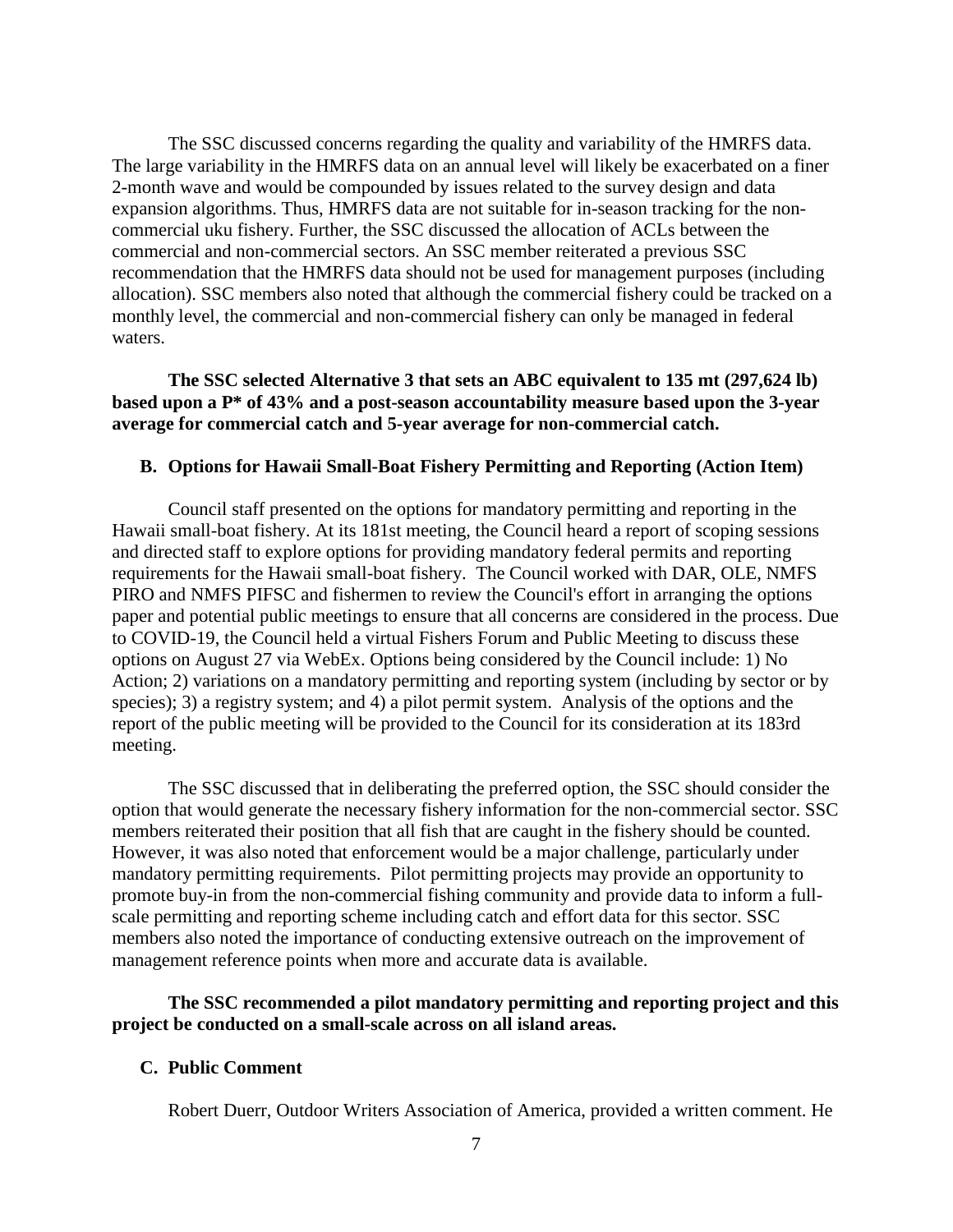expressed appreciation that fishermen were included as stakeholders. He expressed concerns regarding mandatory permitting and reporting citing 85% of the fishermen sell their catch and may have CMLs, but it is still unknown how many are reporting. He also commented that majority of the ancillary species are not overfished and the only pelagic species of concern is bigeye tuna. He expressed concern that these are misidentified and reported as ahi (yellowfin tuna) and are caught mainly on private FADs and sold on the roadside and should be captured in the fishing reports. He also commented that DLNR has a record of using opinion and not science to regulate fisheries. He added that fisheries are not a priority of DLNR citing the elimination of two fisheries priorities in the 2019 legislative package. He also expressed concern about enforcement that there is no dedicated state marine patrol and realistically the US Coast Guard will not serve as fish cops. He also asked about the alignment of federal mandatory permitting with the Hawaii Constitution that "fishing shall be free". He acknowledged the good work that the Council is doing for the fishermen and advised to engage that fishermen as partners and not fee payers. He also recommended having the agenda item displayed on the screen so that the public knows which part of the agenda is being discussed.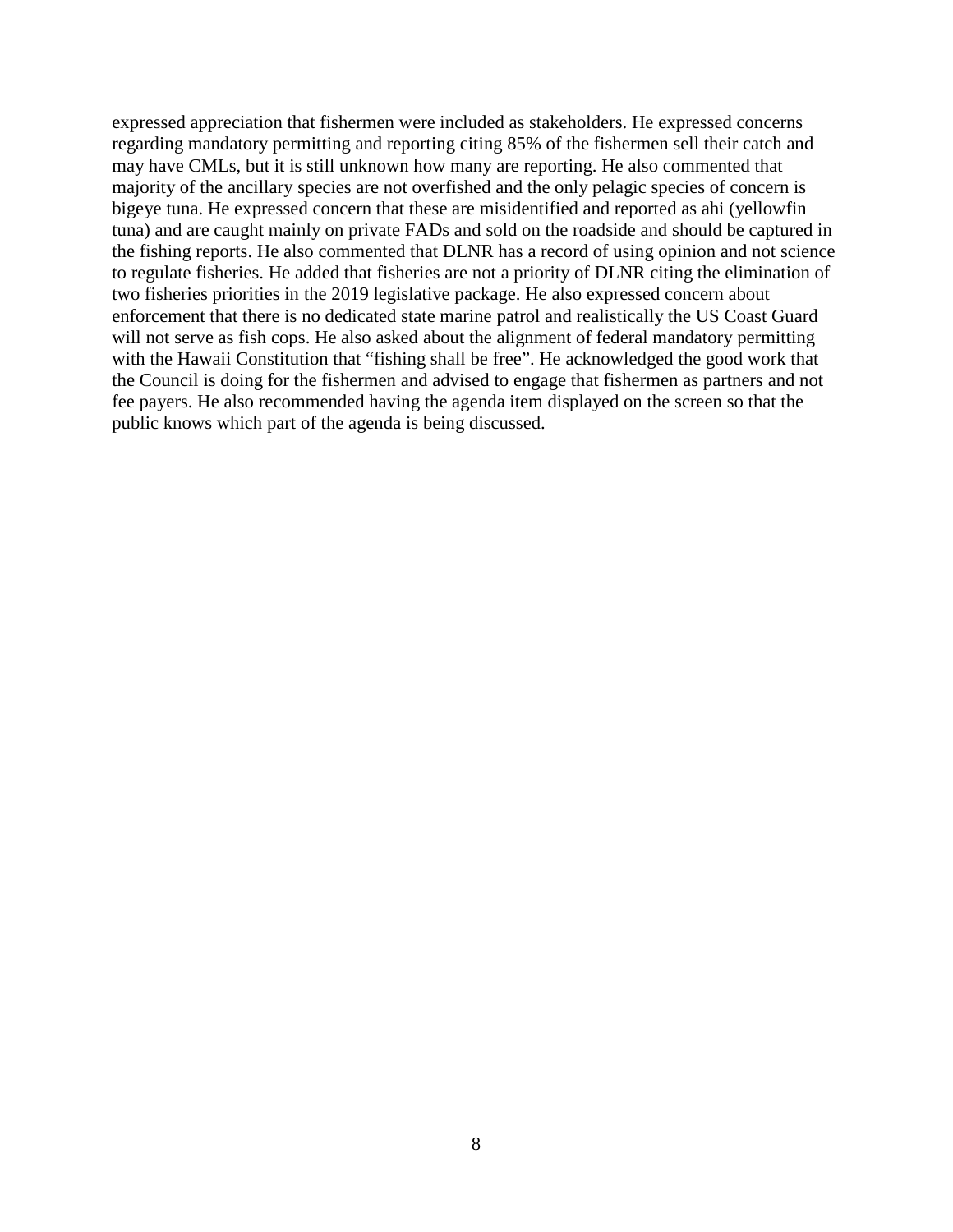## **7. Protected Species A. Tori Line Demonstrations and Field Trials in the Hawaii Longline Fishery**

Council staff and Milani Chaloupka, SSC member, provided the preliminary report on a Cooperative Research project conducting demonstrations and field trials to evaluate the operational practicality and efficacy of tori lines for mitigating albatross interactions in the Hawaii deep-set longline fishery.

The project identified tori line designs suitable for the Hawaii longline fishery, conducted day-trials of multiple tori line designs on commercial longline vessels (Phase 1), and conducted field trials on four vessels during normal fishing operations to evaluate the efficacy of tori lines in deterring seabird interactions (Phase 2). The project focused on light-weight designs for practicality and safety, considering previous concerns with gear entanglements from earlier trials in the fishery. A short-streamer type tori line was used in the Phase 2 field trials, which utilized electronic monitoring technology to collect data on albatross attempts and contacts on baited hooks. Preliminary results from the Phase 2 data analysis indicate that tori lines are effective in reducing albatross contacts on baited hooks when used in conjunction with existing seabird bycatch mitigation measures.

SSC members inquired about the use of double tori lines in the Hawaii fishery, and received clarification that the project focused on single tori lines based on research from other areas on small longline vessels. An SSC member advised against streamerless tori line designs due to the fact that such lines would likely have the effect of trawl warps (wires used to tow trawl nets) which are known to be a hazard to birds based on experience in New Zealand. The SSC noted that the current study did not evaluate effectiveness of tori lines compared to other existing mitigation measures such as blue-dyed bait, and that additional at-sea trial would be warranted for such evaluation.

**The SSC found that tori lines are effective in deterring seabird interactions in the Hawaii deep-set longline fishery, and recommended that the Council consider including tori lines as an additional seabird mitigation option for all Hawaii longline fisheries.** 

#### **B. Endangered Species Act (ESA) and Marine Mammal Protection Act Updates**

Adam Kurtz, PIRO Protected Resources Division (PRD), presented on the current status of ESA consultations for the pelagic longline fisheries, US purse seine and bottomfish fisheries in the MHI and territories. The purse seine fishery consultation is expected to be completed by November 2020, bottomfish and American Samoa longline fishery consultations by December 2020, and the Hawaii deep-set longline fishery consultation by February 2021.

Kurtz provided the ESA and Marine Mammal Protection Act (MMPA) updates, including the not-warranted finding for the *Pocillopora meandrina* ESA-listing petition, not-warranted finding for the leatherback turtle DPS petition, and status of the coral and humpback whale critical habitat designation. Details on the insular false killer whale Recovery Plan under the ESA were presented, which primarily focus on data collection and analyses to evaluate the extent of impacts, development of non-longline gear modification to deter depredation, and outreach.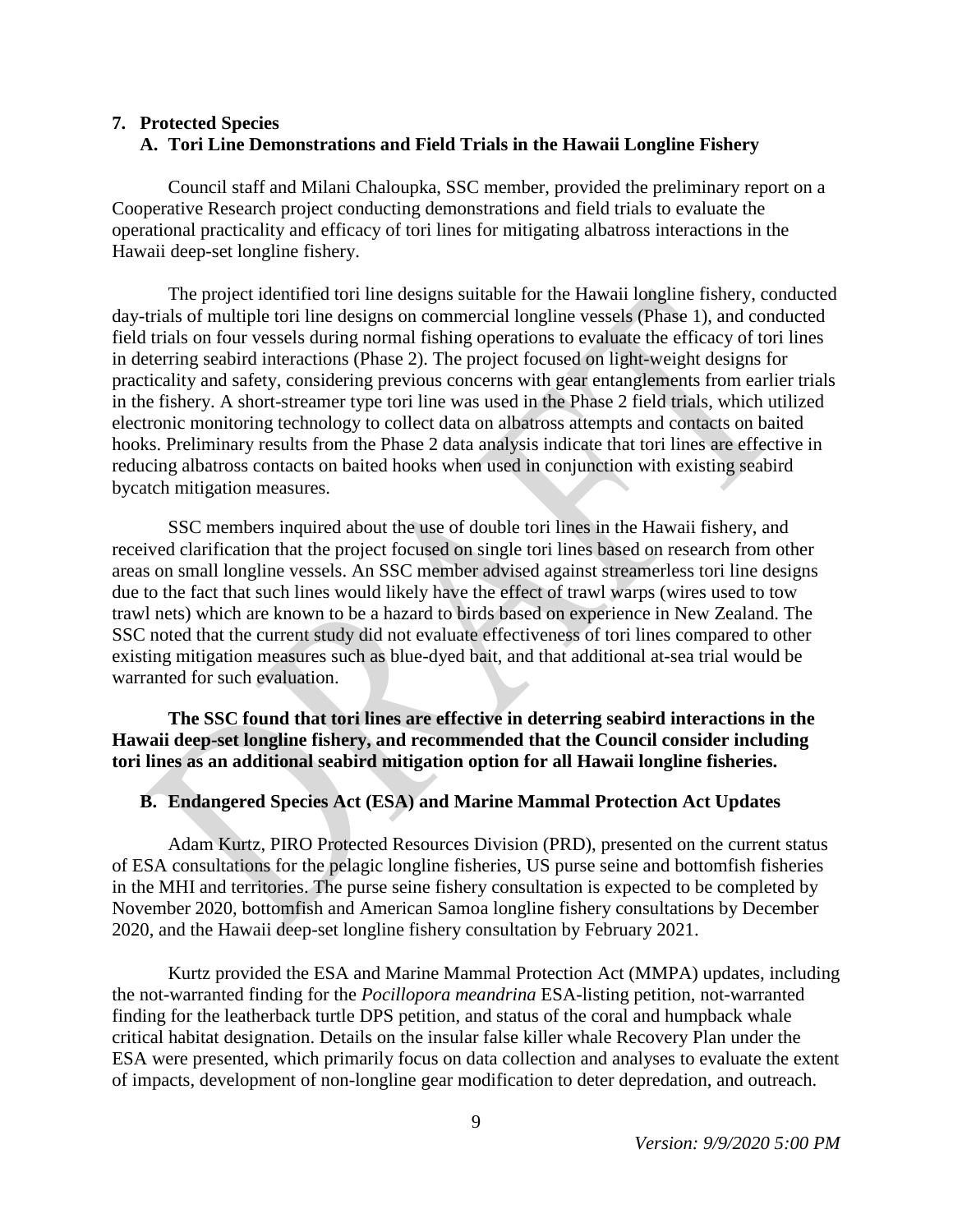Updates were also provided on the False Killer Whale Take Reduction Plan implementation, including the reopening of the Southern Exclusion Zone on August 25, 2020, and a proposed rule on Guidelines for Safely Deterring Marine Mammals.

An SSC member inquired whether the coral critical habitat proposal development is on track to be completed by October 2020, noting that this is an interest to the Council due to potential additional regulatory burden. Kurtz confirmed that the process is on track.

The SSC thanked Kurtz for an informative presentation.

# **C. Reasonable and Prudent Measures and/or Reasonable and Prudent Alternatives for the Hawaii and American Samoa Longline Fisheries (Action Item)**

Council staff provided a brief update on the development of RPMs or RPAs for the Hawaii and American Samoa longline fishery. The anticipated completion date for these consultations have been further delayed and draft impacts analyses or additional information on potential RPMs or RPAs from the ongoing ESA consultations have not been made available to date. Council staff will continue to work on the development of potential PRMs and RPAs as new information becomes available for future consideration by the SSC and Council.

The SSC reiterated its previous concerns regarding RPMs that required significant changes to the Hawaii shallow-set longline fishery despite the minor change rule for federal actions that do not jeopardize ESA-listed species.

## **D. Public Comment**

No public comment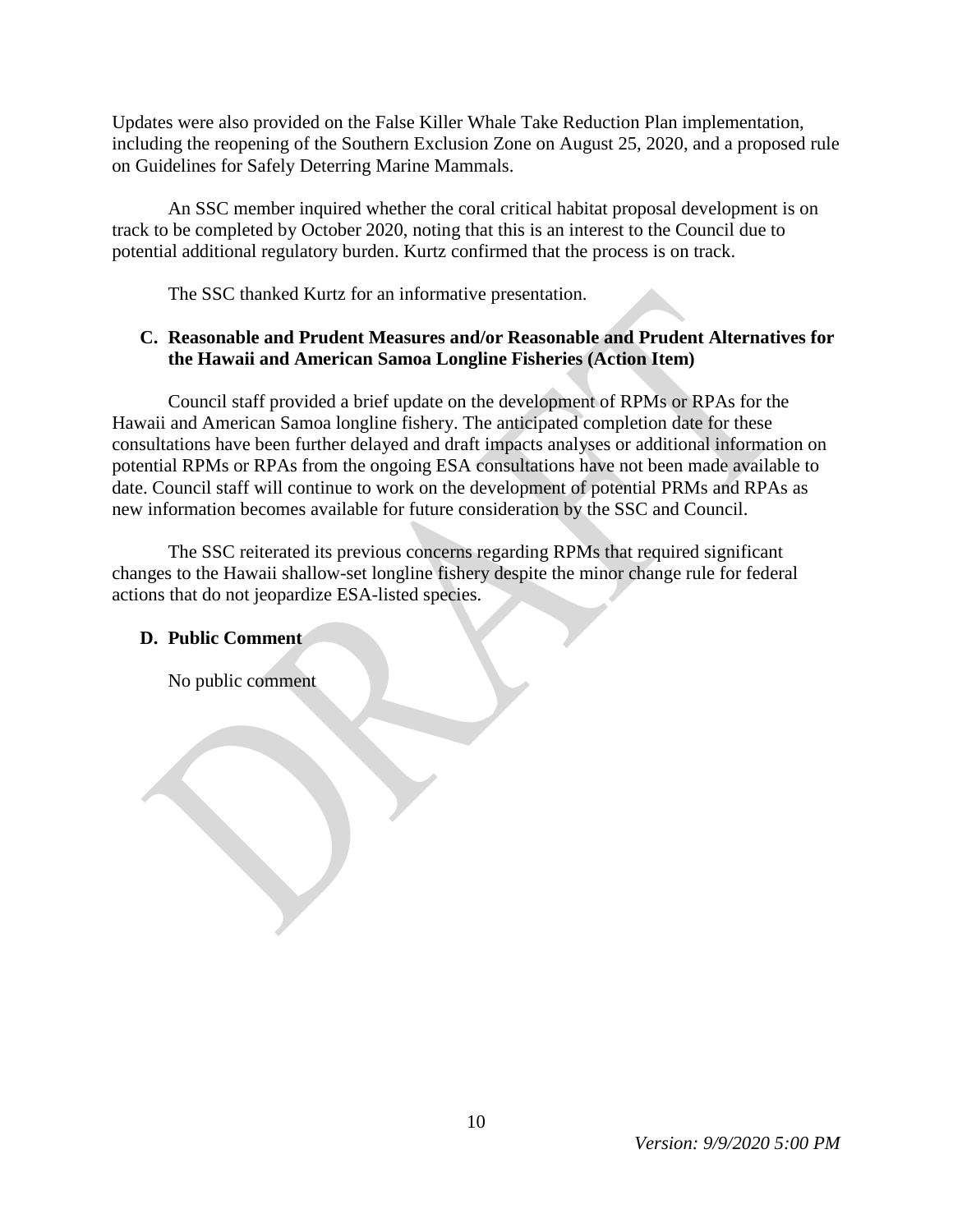#### **8. Pelagic Fisheries**

#### **A. American Samoa Longline Fishery Report**

Keith Bigelow, PIFSC, provided the 2020 semi-annual report for the American Samoa longline fishery. The report covered fishery statistics including participation, effort, and catch up to July 1, 2020. Notably, South Pacific albacore longline CPUE in the first half of 2020 was substantially lower than the value observed in 2019.

The SSC thanked Bigelow for the presentation.

#### **B. Hawaii Longline Report Fishery Report**

Russell Ito, PIFSC, provided the 2020 semi-annual report for the Hawaii longline fishery (deep-set and shallow-set components). The report covered fishery statistics including participation, effort, and catch up to July 1, 2020. Presentation of recent developments revolved around the substantial COVID impacts to industry.

An SSC member asked if the albacore catch increase is related to the spatial pattern of fishing effort. An SSC member asked about ahi prices in post-COVID environment. There are concerns about longline vessels remaining economically viable. It was noted that an updated report on COVID impact to fisheries under Council jurisdiction is being prepared by SSC member Justin Hospital as part of a national study on impacts to fisheries from COVID.

The SSC thanked Ito for his presentation.

#### **C. Oceanic Whitetip Shark Population Projections**

Joel Rice presented on oceanic whitetip shark population projections for the western and central Pacific Ocean (WCPO) stock. The updated stock assessment for oceanic whitetip shark presented to the 15th WCPFC Science Committee showed that the stock was overfished and undergoing overfishing, but also highlighted a small reduction in stock depletion, and improvements in recruitment and F-based reference points under certain catch scenarios. However, since oceanic whitetip sharks are late-maturing and fishing mortality on juveniles is high, uncertainty remains as to the level of effectiveness of the non-retention measure in place for the last 3-4 years of the assessment and the impact of the measure on the timeline for recovery. Future projections for the 2019 WCPO oceanic whitetip stock assessment are completed in order to assess the impacts of recent conservation and management measures and future fishing mortality on recovery timelines, using updated estimates of post-release mortality. The projections demonstrate the effect of a range of post assessment (2017 and on) catch trends on the estimates of population growth rate. Population projections are carried forward to estimate the mean time and probability of the population reaching thresholds of 50%, 25%, and 12.5% of current (2016) biomass levels, with results suggesting 10-16 years to achieve this level of recovery. The study also attempted to better understand the impact of US longline fisheries on stock dynamics.

An SSC member asked about an initial fishing mortality parameter used in the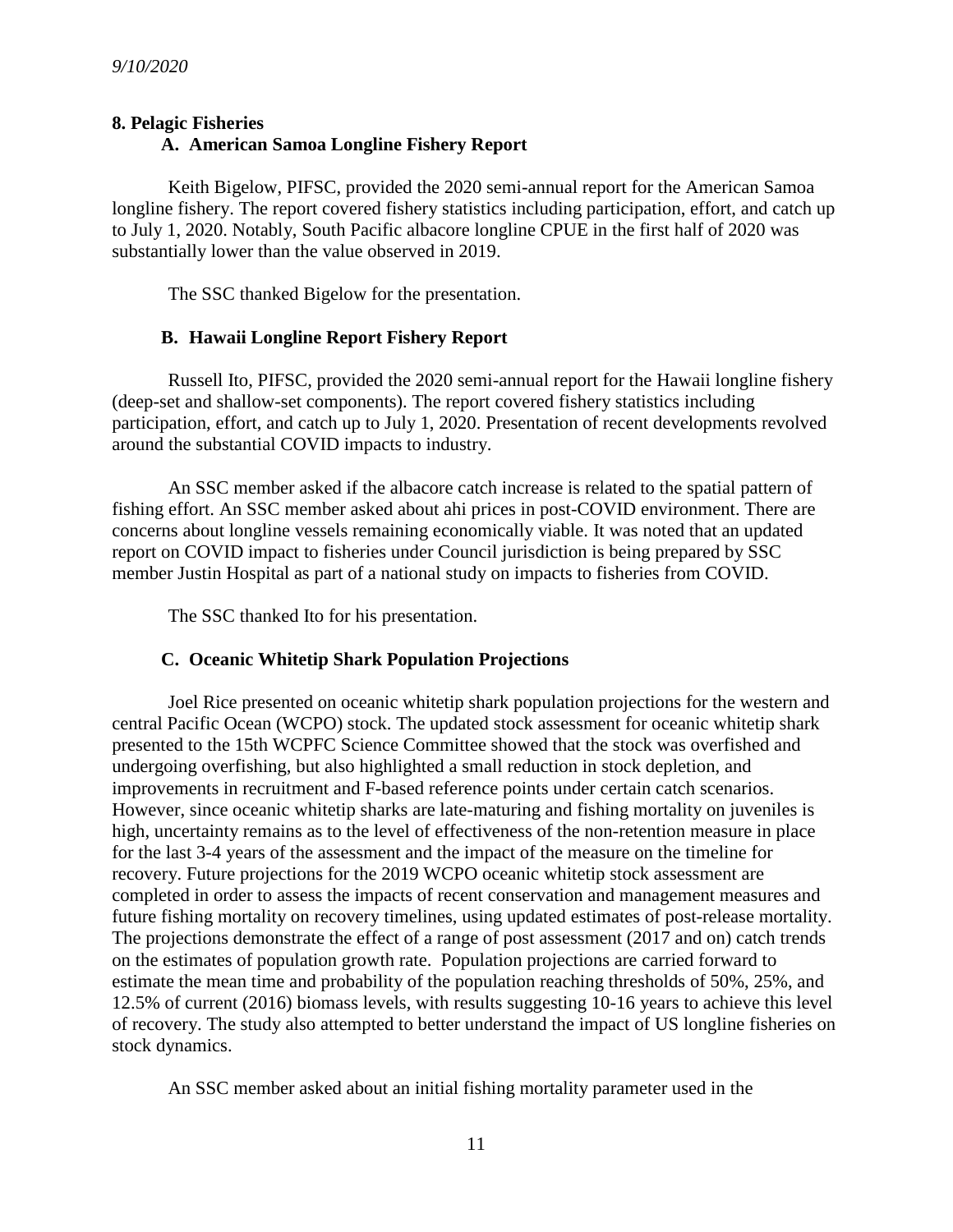projections. Rice clarified that initial fishing mortality was based on historical estimates of fishing intensity. An SSC member asked about the simulated effects of the US longline fishery and assumptions of post-2016 no-change in fishery removals. Additional simulations with declines from 2016 catch levels might be useful.

The SSC noted those scenarios which demonstrate patterns of stock recovery could better inform potential future management measures.

The SSC thanked Rice for his presentation.

#### **D. Oceanic Whitetip Shark Working Group and Research Activities**

Keith Bigelow and Council staff presented on formation of an oceanic whitetip working group which has been formed to prioritize analyses and develop a roadmap for analyses needed for anticipated management actions to satisfy ESA requirements and those under the MSA Sec 304(i).

An SSC member asked about the timeline of modeling efforts at PIFSC with regard to future Pelagic Plan Team and SSC meetings. Bigelow responded that some work (e.g., EBFM, post-release mortality) will be completed prior to December inter-sessional Pelagic Plan Team meeting, but other work will be completed later in CY 2021. An SSC member also asked about the proposed work (BREP) on an improved line-cutter for reducing trailing gear with intent to reduce post-release shark mortality. Status updates for this project, as well as the highlighted list of projects in the presentation, will be presented at the December SSC meeting.

**The SSC recommended that updates on the EBFM project with respect to oceanic whitetip sharks, post-release mortality, individual vessel impacts on oceanic whitetip sharks, and the line-cutter project be provided to the SSC at its December 2020 Meeting and to the Inter-Sessional Pelagic Plan Team Meeting.**

**The SSC recommended that the Oceanic Whitetip Shark Working Group proceed with investigating Monte Carlo analyses of longline mitigation measures exhibited by Harley et al (2015) and that updates be completed and reviewed by the Plan Team before the March 2021 SSC meeting.**

The SSC thanked Bigelow for the presentation.

#### **E. Roadmap to Effective Area-Based Management of Blue Water Fisheries**

Ray Hilborn, University of Washington, presented on outcomes of the workshop which was held June 15-17, 2020 and the resulting peer-reviewed paper ready for submission to *Fish and Fisheries*. The workshop was chaired by Dr. Ray Hilborn (University of Washington) and Vera Agostini (United Nations FAO) and included 34 of the top area-based fishery management experts from Intergovernmental agencies, NGOs, RFMOs, and academia – many of whom bridge the gap between conservation goals and industry and bridge the gap between science and policy.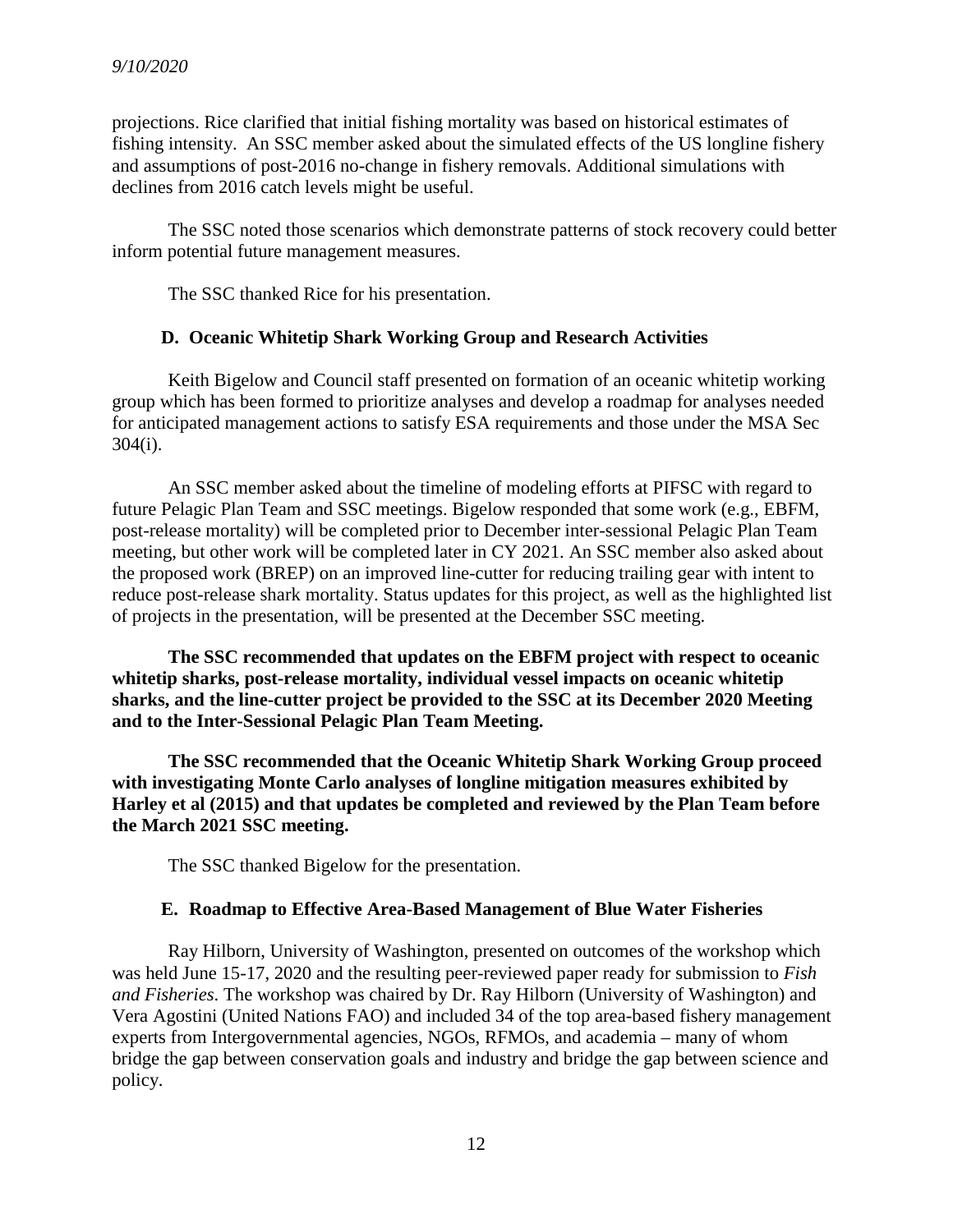Participants noted that implementation of area-based management tools (such as closures or restrictions) are done without weighing objectives, having a proof-of-concept beforehand to achieve these objectives, or planning on how to evaluate area-based measures thoroughly through time. These planning steps are critical - especially for highly dynamic ecosystems that support blue water fisheries where "set it and forget it" may not be appropriate. Workshop participants all agreed that ABMT are not a silver bullet for managing fisheries or their ecosystems. Marine Protected Areas (MPAs) are often most synonymous with ABMT but are merely a single tool in a vast tool box of ABMT that are not strictly about permanent closures. Workshop participants discussed several 'static' vs 'dynamic' AMBTs and their benefits and limitations. Static implies management of an area with a fixed area delineation while dynamic implies managing area(s) that may shift in time and space.

Council staff noted that the ABMT Workshop report would be available soon after the upcoming Council meeting. Work on associated publications, such as a manuscript discussed by Hilborn, was continuing.

An SSC member asked whether there was much discussion during the meeting on the use of technological advances within the fishery (e.g. echosounder buoys connected to Fish Aggregating Devices) and their potential use to gather remotely-sensed information on (e.g. biomass estimates) when they drift into regions subject to area-based management measures. Hilborn noted that examples of this would be useful to add to the manuscript and requested that examples be given by SSC members. An SSC member also noted the unexpected impact of the recently implemented Palau sanctuary which led to increased pressure on reef fish resources.

The SSC thanked Hilborn for the presentation.

#### **F. Report on the Hawaii Longline Eddy Project**

Martin Arostegui and Peter Gaube, of the University of Washington, presented on a project entitled "Eddy Structuring of Catch in the Hawaiian Longline Deep-set Sector" with Phoebe Woodworth-Jefcoats and Don Kobayashi, PIFSC. Mesoscale eddies and fronts, dynamic oceanographic features on the spatial scales of 0.1-100 km, are energetic and highly dynamic habitat patches for pelagic species across the world's oceans. Highly mobile species and the resource users that target them constantly move and adapt in response to ocean conditions, yet the role of mesoscale features in structuring pelagic ecosystems remains largely unknown. The aim is to examine the influence of these mesoscale oceanographic features on the distribution of target and non-target species of the Hawaiian longline fishery.

The analysis identified eddy-related effects on catch probability in most species. These effects largely consisted of increased catch probability in anticyclones versus cyclones, particularly when comparing the cores of these features. For example, the logbook and/or observer-based models for albacore, skipjack tuna, yellowfin tuna, bigeye tuna, shortbill spearfish, striped marlin, wahoo (ono), escolar, and pomfret (monchong) all exhibited heightened catch probability in anticyclones versus cyclones overall and/or an intra-eddy spatial pattern consisting of increased probability in anticyclone cores and decreased probability in cyclone cores relative to the exterior of the eddy. Opah were the only species found to have higher catch probability in cyclones than anticyclones, possibly as a result of this species being the only fully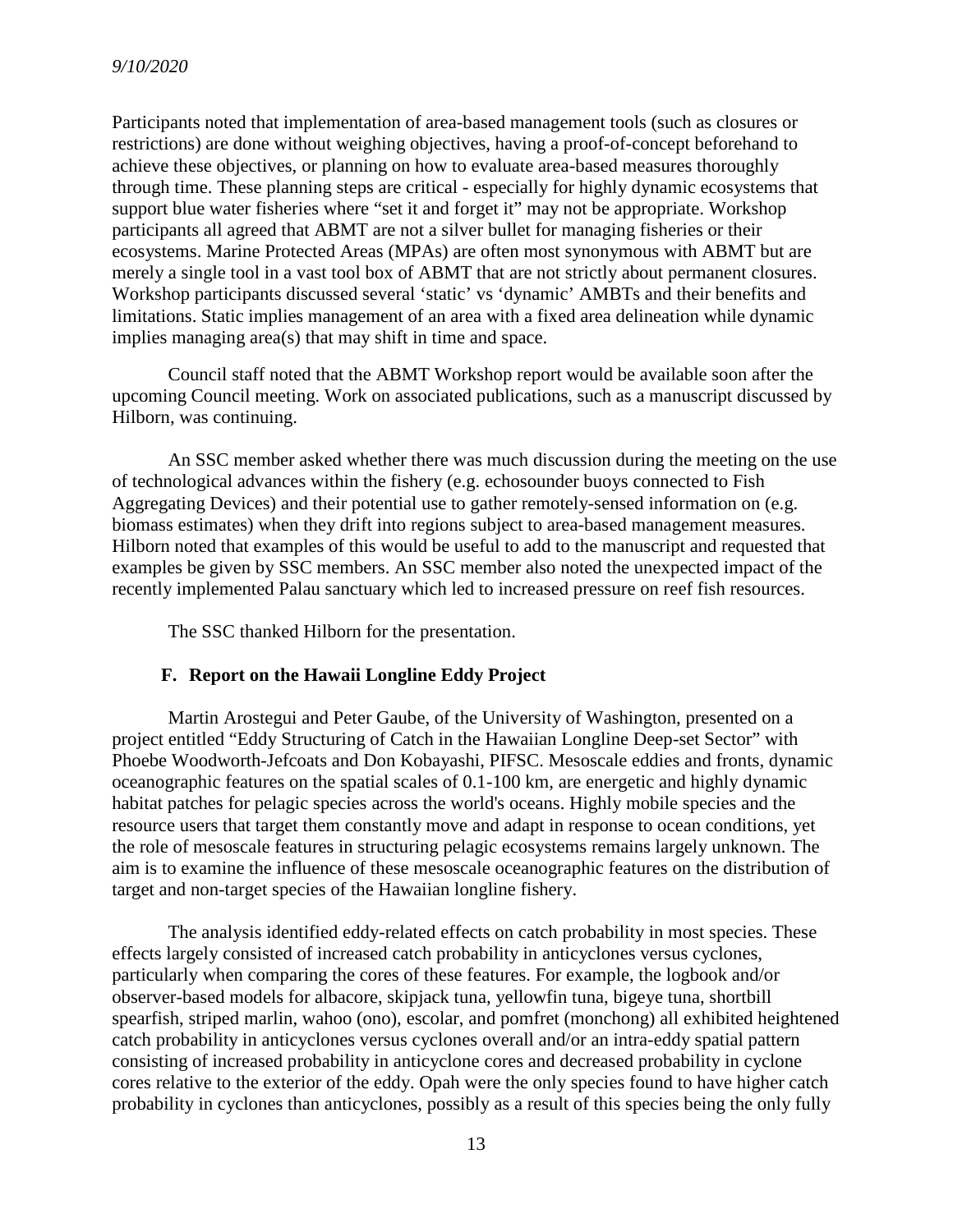endothermic pelagic predator.

The SSC inquired on the capability to forecast eddy location and strength, their specific utilisation by fishing gears, and the importance of other oceanographic features (e.g., meanders, filaments) for fisheries. Arostegui noted (with input from Gaube) that once formed, eddies could remain for extended periods. Other (sub-mesoscale) oceanographic features had not been examined in the current study, but that the majority of kinetic energy is due to mesoscale eddies. Approaches to test model fit were discussed, which would be examined during further work. In response to a question on the potential bias of fishing data from effort that might be directed toward persistent eddy fields and to particular eddy types, Arostegui noted that current effects were globally estimated, but more spatially disaggregated modelling was planned.

The SSC thanked Arostegui for the informative presentation.

## **G. Bigeye Tuna Recruitment Project**

Phoebe Woodworth-Jefcoats, PIFSC, presented a recently published paper in *Fisheries Oceanography*, entitled "Toward an environmental predictor of tuna recruitment". Bigeye tuna are of global economic importance and are the primary target species of Hawaii's most valuable commercial fishery. Due to their high commercial value, bigeye tuna are relatively well studied and routinely assessed. Larval and adult bigeye surveys have been conducted for many years and are supported by ongoing research on their physiology and life history. Yet, modeling stock dynamics and estimating future catch rates remain challenging. The authors demonstrate that an appropriately lagged measure of phytoplankton size is a robust predictor of catch rates in Hawaii's bigeye tuna fishery with a forecast window of four years. A fishery-independent tool is presented with the potential to improve stock assessments, aid dynamic fisheries management, and allow Hawaii's commercial longline fishing industry to better plan for the future.

The SSC inquired whether the developed relationship still held at alternative spatial scales. Woodworth-Jefcoats noted that this had not yet been examined, but was planned. An SSC member noted that the abundance of 2 year old fish within the fishery would be a more timely corroboration of model-predicted good recruitments. Related to this, Woodworth-Jefcoats confirmed that cooler sea surface temperatures and higher chlorophyll levels were predicted to relate to larger phytoplankton and larger bigeye recruitments. The SSC noted that estimates developed by the model could be compared to recruitment levels estimated within regional stock assessments, which were publicly available. Finally, the SSC noted that when performing the forecast analysis, all years of data were included. A more appropriate approach was to exclude 'future' years' data from the relationship when developing that forecast.

SSC thanked Woodworth-Jefcoats for the presentation.

#### **H. International Fisheries**

## **1. North Pacific Striped Marlin Rebuilding Measures**

Council staff presented on a rebuilding plan and stock projections of Western Central North Pacific (WCNPO) striped marlin**.** A 2019 stock assessment for WCNPO striped marlin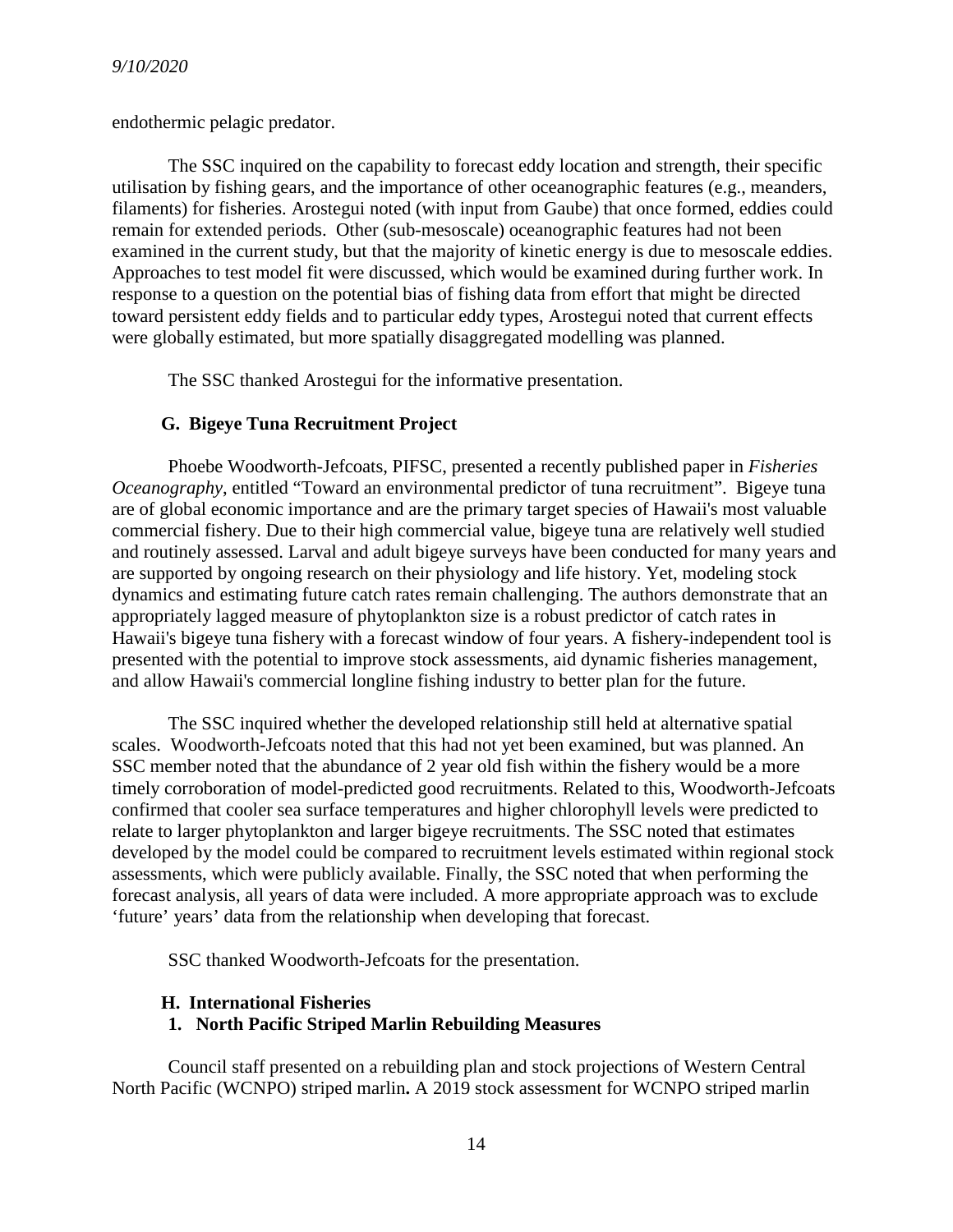found the stock to be overfished and experiencing overfishing relative to MSY-based reference points. The WCPFC at its December 2019 Regular Session endorsed a rebuilding plan for spawning biomass to reach a target of 20% unfished biomass levels under stochastic projection scenarios with at least 60% probability of reaching the target. The timeline for the rebuilding plan is 15 years. Stock projections were included in the assessment report, however the target was either reached within four years or never at all based on static catch reductions. The Council alternatively requested staged or phased reduction in catch projections. These improved projections will be used in a US-led proposed measure to develop catch limits for WCPFC fisheries at the December 2020 WCPFC Regular Session. US catch limits arising from any Commission measure will satisfy requirements under MSA Section 304(i) to rebuild international stocks and will also be incorporated in Pelagic FEP Amendment 8.

## **2. Western Central Pacific Fisheries Commission (WCPFC) a. 20th International Scientific Committee Plenary Outcomes**

Mike Seki, PIFSC, presented on the 20th Session of the International Scientific Committee for Tuna and Tuna-like Species in the North Pacific Ocean (ISC20) held virtually in July. New stock assessments on Pacific bluefin tuna and North Pacific albacore were presented at ISC20. Other issues include catch reporting, management strategy evaluations for the North Pacific albacore stock, shark working group reports, billfish working group report, and bluefin tuna management advice. Notably, the 21st ISC plenary meeting is scheduled to be held in Kailua-Kona in July 2021.

The SSC thanked Seki for the presentation.

## **b. 16th WCPFC Scientific Committee**

Graham Pilling, SPC, presented on outcomes of the 16th Regular Session of the Scientific Committee of the WCPFC (SC16) held virtually from August 10 to 19, 2020. New stock assessments on Western and Central Pacific bigeye tuna, yellowfin tuna, North Pacific albacore, and bluefin tuna were presented at SC16. Conservation advice and recommendations for these stocks were made at SC16. It was noted that there was a proposed work stream aimed at reducing the complexity of the stock assessments for the key tuna stocks. This work could feed into a proposed independent review of the stock assessments which is currently scheduled for early 2022.

The SSC asked if there was any expectation regarding ongoing life history work to help further refine the stock assessments for bigeye and yellowfin tuna. Pilling noted that there was some work on bomb radiocarbon aging approaches to be discussed at the current SSC meeting and potential for work in the future taking advantage of the strontium marking of some released tuna during tuna tagging programs. Pilling also noted that there is a need to improve our biological understanding in other areas such as length at maturity.

The SSC thanked Pilling for the presentation.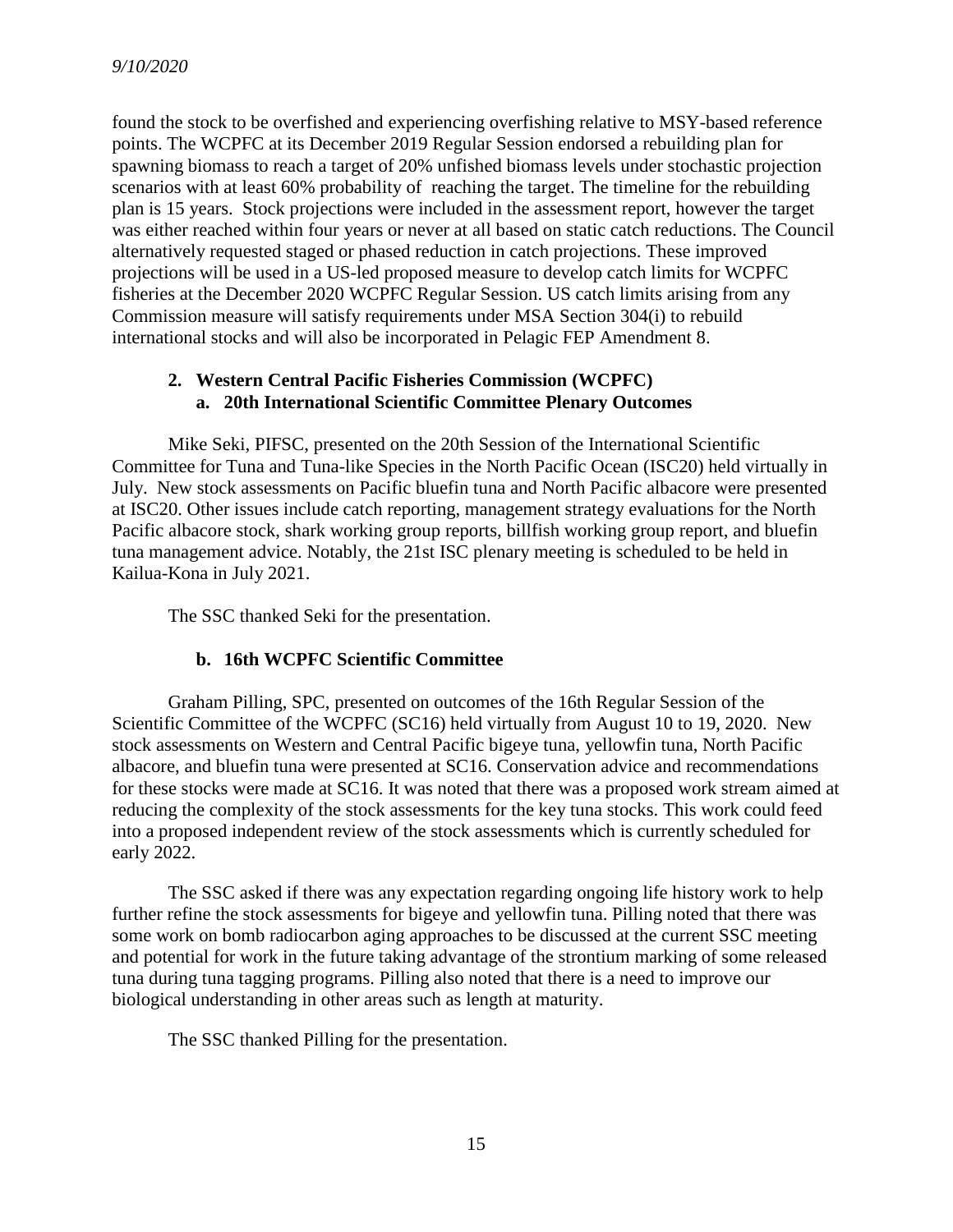## **3. Tropical Tuna Allocation Concept Paper**

Council staff presented updates on the Council's concept note that was developed to address allocation scheme for WCPO tropical tunas as the current conservation and management measure (CMM-2018-01) expires in 2020. Also discussed will be anticipated stock projection results from the SPC following SC16.

#### **I. Workshop on the Use of C-14 for Tropical Tuna Age Validation**

Jessica Farley, CSIRO, summarized outcomes from a Workshop on Bomb Radiocarbon Age Validation for Tuna and Billfish in the Western and Central Pacific Ocean (WCPO) that was held virtually in early July 2020. Experts in otolith ageing and bomb radiocarbon methods discussed the encouraging results from preliminary radiocarbon work for tuna and agreed that the application of radiocarbon methods to validate age estimates derived from tuna and billfish otoliths from the WCPO was feasible. A design study is being developed, using available otolith samples from the WCPFC Tuna Tissue Bank and other collections, and a draft research plan was proposed for consideration at SC16. The recommendations from the workshop include that the: 1) SC16 note the proposed research plan to continue the bomb radiocarbon age validation for bigeye tuna. 2) SC16 notes the proposed research plan for bomb radiocarbon age validation for yellowfin tuna.

An SSC member made 3 comments: 1) Area specific C14 records from corals are required as reference samples, but show large variation in the Pacific, and are sparse and variable, 2) there are critical assumptions involved about C14 uptake in otoliths of tropical tunas, coupled with home range and vertical habitat utilization distributions throughout their ontogeny; 3) There is a high level of uncertainty and lack of precision in the ages for yellowfin and bigeye tunas using the C14 dating method, published by Allen Andrews.

The SSC discussed the importance of proxy records for C-14 (e.g. corals) for agevalidation, and if the method is suitable for bigeye tuna application.

An SSC member noted that bigeye tuna inhabit deeper water but there is overlap with areas of C-14, and that the C-14 approach is likely applicable beyond just bottomfish in the Pacific for which C-14 has been utilized with success. Another SSC member supported statements that bomb radiocarbon dating is effective for bottomfish analyses and worth exploring for tunas.

Council staff reminded the SSC that the Council made a request to NMFS to contribute to the analyses using bomb radiocarbon dating to validate bigeye tuna age and growth in October 2019.

The SSC thanked Farley for the presentation.

#### **J. Public Comment**

Ed Watamura (Council Member) commented on the impact of trailing gear on oceanic whitetip shark survival and inquired on the lack of progress on developing a line cutter.